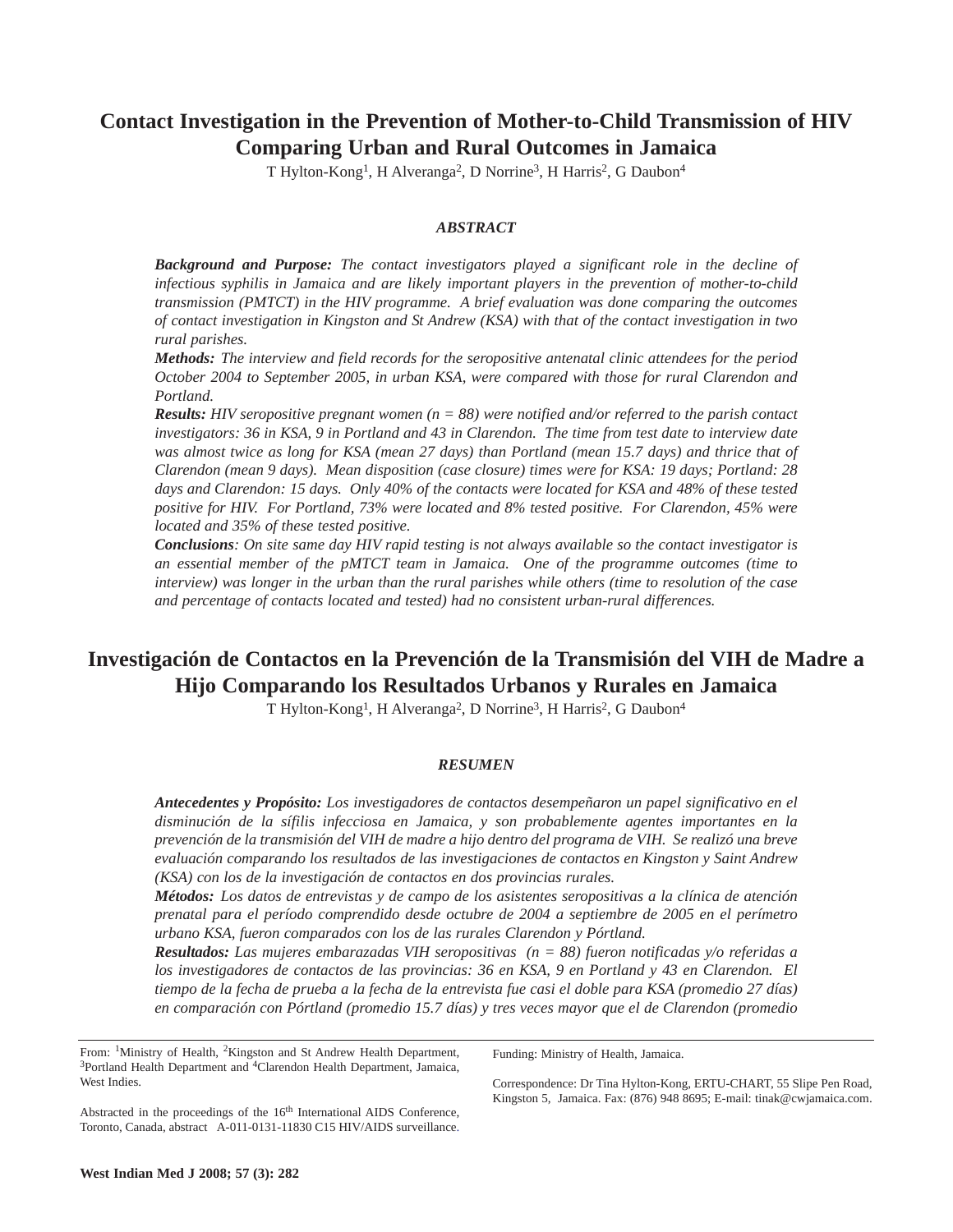*9 días). Los tiempos de disposición promedio (cierre de caso) fueron como sigue: KSA, 19 días; Portland, 28 días; y Clarendon, 15 días. Sólo el 40% de los contactos fueron localizados para KSA y el 48% de estos resultaron VIH positivos a las pruebas. Para Pórtland, 73% fueron localizados y 8% resultaron positivos. Para Clarendon, 45% fueron localizados y 35% de estos resultaron positivos.* 

*Conclusiones: No siempre hay pruebas de VIH rápidas disponibles para su realización en el mismo lugar el mismo día, de manera que el investigador de contactos es un miembro esencial del team PMTCT en Jamaica. Uno de los resultados del programa (tiempo de entrevista) tuvo mayor duración en las provincias urbanas que en las rurales, en tanto que otros (tiempo de solución del caso y porcentaje de contactos localizados y sometidos a prueba) no mostraron diferencias consistentes urbano-rurales.* 

## **INTRODUCTION**

The role of the contact investigators/disease intervention specialists in the declining incidence of infectious syphilis in Jamaica (1) and the United States of America [USA] (2) has been documented. With the increasing burden of HIV in Jamaica (3), there has been a change in caseload and associated complexity from syphilis to HIV. The sense of urgency that the contact investigators had in the prevention of infectious syphilis and mother to child transmission of syphilis continued and also prevailed in the prevention of mother-tochild transmission (pMTCT) of HIV.

The widespread use of the rapid serological test for syphilis was a contributing factor to the success story of syphilis. The rapid test for HIV was also a component of the 'roll-out' of the Jamaican Ministry of Health's pMTCT programme in 2004. As with the rapid test for the syphilis control programme, in the rapid test for HIV, due to lack of human resources at some sites, it was not always possible for clients to obtain results on the same day as in most instances phlebotomy was performed on site but the rapid test was done off site with results returned to the site usually within a week or two. This then translated into more time on field work for the contact investigators locating index cases and possibly contributed to decreased outcomes.

Contact investigation consists of contact interviewing and contact (field) tracing. Contact interviewing was performed the same day for sites with same day rapid testing or later when index cases were found (on return visit or after field tracing). For HIV, the aims of contact interviewing were to a) identify infected contacts who were unaware of their status so that with counselling and treatment they could prevent transmission to others (pMTCT in the case of a pregnant case), b) identify uninfected contacts at high risk who could be counselled to avoid infection (primary PMTCT in the case of both genders), c) identify infected contacts who were counselled and treated to improve the quality of their lives (pMTCT plus). The direct interview approach (4) is usually applied during the contact interview. This approach seeks to elicit all contacts/suspects by asking general questions *re* lifestyle (sexual) history and dispelling general myths/misconceptions to identify more contacts before specific contact locating information is obtained. It is done before any counselling, specific disease education or data collection was performed. The contact investigator experienced in this approach usually solicits more contacts per case than the clinician attempting partner notification.

In addition to contact investigation, the contact investigators at the outset played and continued to play a significant role in the pre- and post-test counselling of pregnant women and the referral of HIV seropositive pregnant women to other services such as the high risk antenatal clinic, social worker and the nutrition personnel (5). As occurred with the other sexually transmitted infections, the contact investigators were involved in other activities (6) that facilitated case finding, management and augmented prevention efforts for HIV.

Contact investigation for HIV is far from straightforward and there is a paucity of meaningful evaluations on this (7). It is hoped that some lessons learnt in the control of syphilis in Jamaica namely: decentralized rapid (with same day result) testing by trained laboratory technician assistants and prompt contact investigation of new cases, active surveillance of cases from MTCT, training of healthcare staff at all levels will be applied and contribute to the control of HIV/AIDS in Jamaica. A review of the outcomes of contact investigation locally would yield a better appreciation of the benefits and the limitations for the control and prevention of HIV/AIDS.

This study aimed to compare the outcomes of contact investigation from the urban area, Kingston and St Andrew (KSA) part of the collaborative initiative aimed at pMTCT HIV in two maternity hospitals (8), over ten antenatal clinics and three paediatric centres with that of the contact investigation in two rural parishes implementing the pMTCT- HIV programme as per the Ministry of Health pMTCT protocol (9).

## **SUBJECTS AND METHODS**

For each parish involved, a list of HIV seropositive pregnant women during the period October 1, 2004 to September 30, 2005 was obtained from the appropriate registers. The Interview and Field records for each index case were reviewed in a confidential manner and the aggregate data compiled. The information garnered from these forms included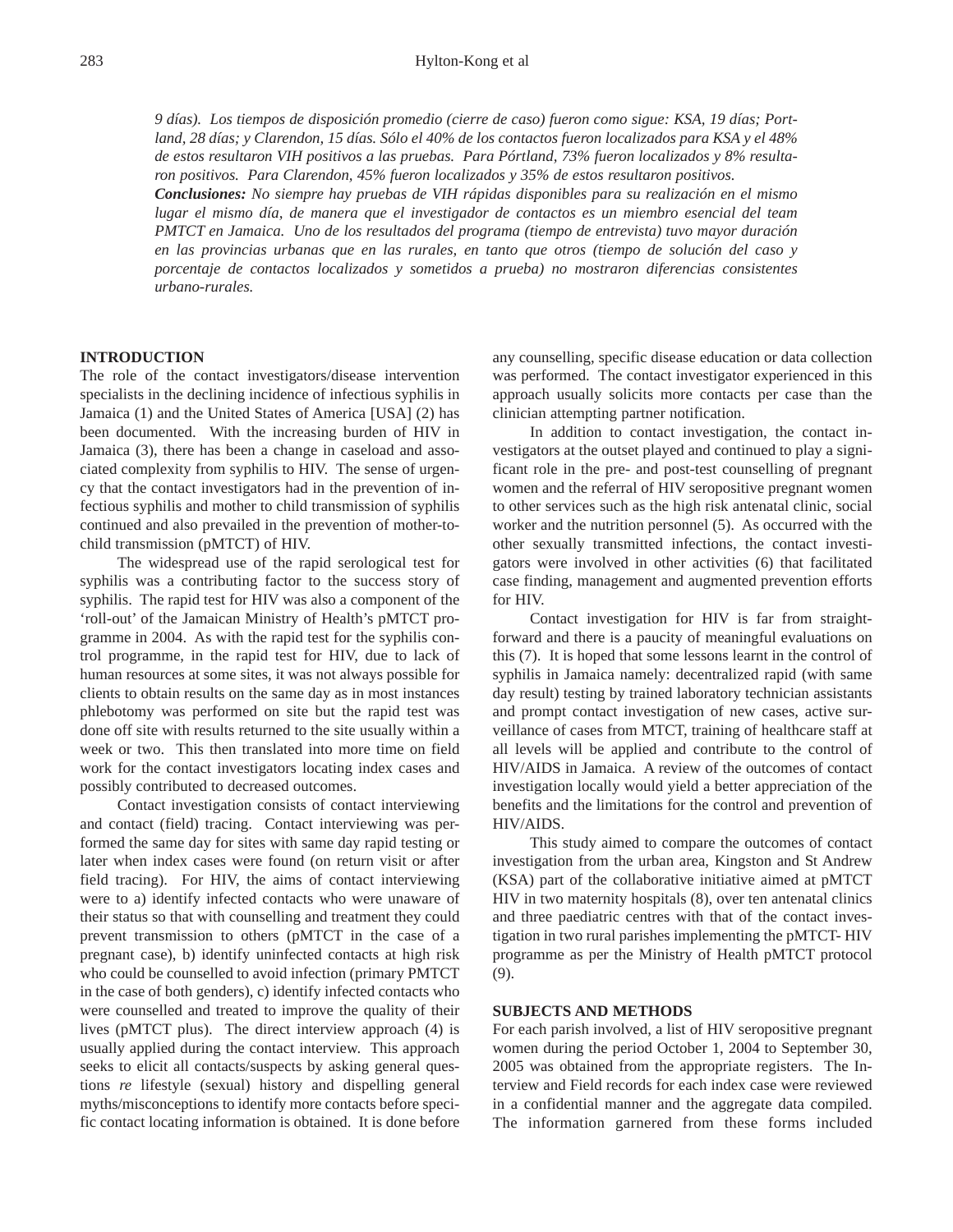demographics, test and interview dates, number of contacts named and if locatable (had a name and reasonable address or directions), disposition code (work/completed, worked/no progress or not worked) and outcome (test results of contacts or reasons for worked/no progress or not worked). In KSA, the data were compiled by the principal investigator and the contact investigators involved clarified any queries. The contact investigators from Clarendon and Portland reviewed and compiled the data in a similar format for their respective parishes. These were tabulated and compared. It should be noted that other contact investigators and other healthcare workers such as midwives and public health nurses were consulted for any queries or gaps in the data.

### **RESULTS**

For the specified 12-month period, 36 seropositive pregnant women ranging in ages from 15–41 years (mean 26 years) were notified and/or referred to the contact investigators in KSA. For the same period, 9 seropositive pregnant women with an age range 17–35 years (mean 24 years 10 months) and 43 seropositive pregnant women with an age range 15–39 years were notified and/or referred to the contact investigators in Portland and Clarendon respectively. A comparison of the length of time from test date to interview date and disposition times among parishes are presented in Table 1.

Table 2 shows a detailed comparison of the outcome of contact investigation among the specified parishes. Reasons for not locating contacts included: contacts were out of parish (most common reason): KSA 24%, Portland 12% and Clarendon 27%, or lived in a volatile, violent area, had migrated to the USA/UK, had died and, in KSA, two cases did not disclose location of contacts as there was a real threat of domestic violence if the positive HIV status of the pregnant women was suspected.

## **DISCUSSION**

The outcomes of contact investigation (proportion of contacts located and tested) in the pMTCT of HIV in the metropolitan area were less than that of the two rural parishes in Jamaica. The ratio of named contacts to index case was greater in Portland and Clarendon than in KSA. This outcome may be a reflection of the differences in the AIDS caseload and HIV prevalence in pregnant women in these parishes (10) [Table 3]. The total workload per contact investigator for each parish would help in the explanation of the differing outcomes but this information was not available for this review.

Table 1: Time to interview index case and time to complete contact investigation (disposition)

| Parish     | Time from test<br>date to<br>interview date:<br>range of time | Mean time to<br>interview,<br>days | Time from<br>interview to<br>disposition:<br>range of time,<br>days | Mean time to<br>disposition,<br>days |
|------------|---------------------------------------------------------------|------------------------------------|---------------------------------------------------------------------|--------------------------------------|
| <b>KSA</b> | $0 - 105$                                                     | 27.0                               | $0 - 76$                                                            | 19                                   |
| Clarendon  | $5 - 36$                                                      | 9.0                                | $5 - 60$                                                            | 15                                   |
| Portland   | $0 - 45$                                                      | 15.7                               | $0 - 50$                                                            | 28                                   |

KSA = Kingston and St Andrew

| Table 2: | Contacts located and tested in the three parishes |  |  |  |  |  |  |  |
|----------|---------------------------------------------------|--|--|--|--|--|--|--|
|----------|---------------------------------------------------|--|--|--|--|--|--|--|

| Parish     | #<br>cases | #<br>contacts<br>named<br>$\left( \mathbf{c} \right)$ | #<br>contacts<br>locatable<br>$\frac{9}{6}$ | $#$ contacts<br>out of<br>parish | # located<br>of the<br>locatable<br>$\frac{9}{6}$ | $#$ contacts<br>tested $(t)$<br>$(*)$ t/c) | $#$ of those<br>tested and<br><b>HIV</b><br>positive $(\% )$ |
|------------|------------|-------------------------------------------------------|---------------------------------------------|----------------------------------|---------------------------------------------------|--------------------------------------------|--------------------------------------------------------------|
| <b>KSA</b> | 36         | 72<br>(ratio<br>2:1)                                  | n/a                                         | 17<br>(24)                       | 29<br>(n/a)                                       | 21<br>(29)                                 | 10<br>(48)                                                   |
| Clarendon  | 43         | 107<br>(ratio)<br>2.4:1)                              | 68<br>(64)                                  | 13<br>(19)                       | 48<br>(71)                                        | 40<br>(37)                                 | 14<br>(35)                                                   |
| Portland   | 9          | 22<br>(ratio)<br>2.4:1)                               | 17<br>(77)                                  | 2<br>(9)                         | 15<br>(73)                                        | 12<br>(55)                                 | 1<br>(8)                                                     |

n/a = not available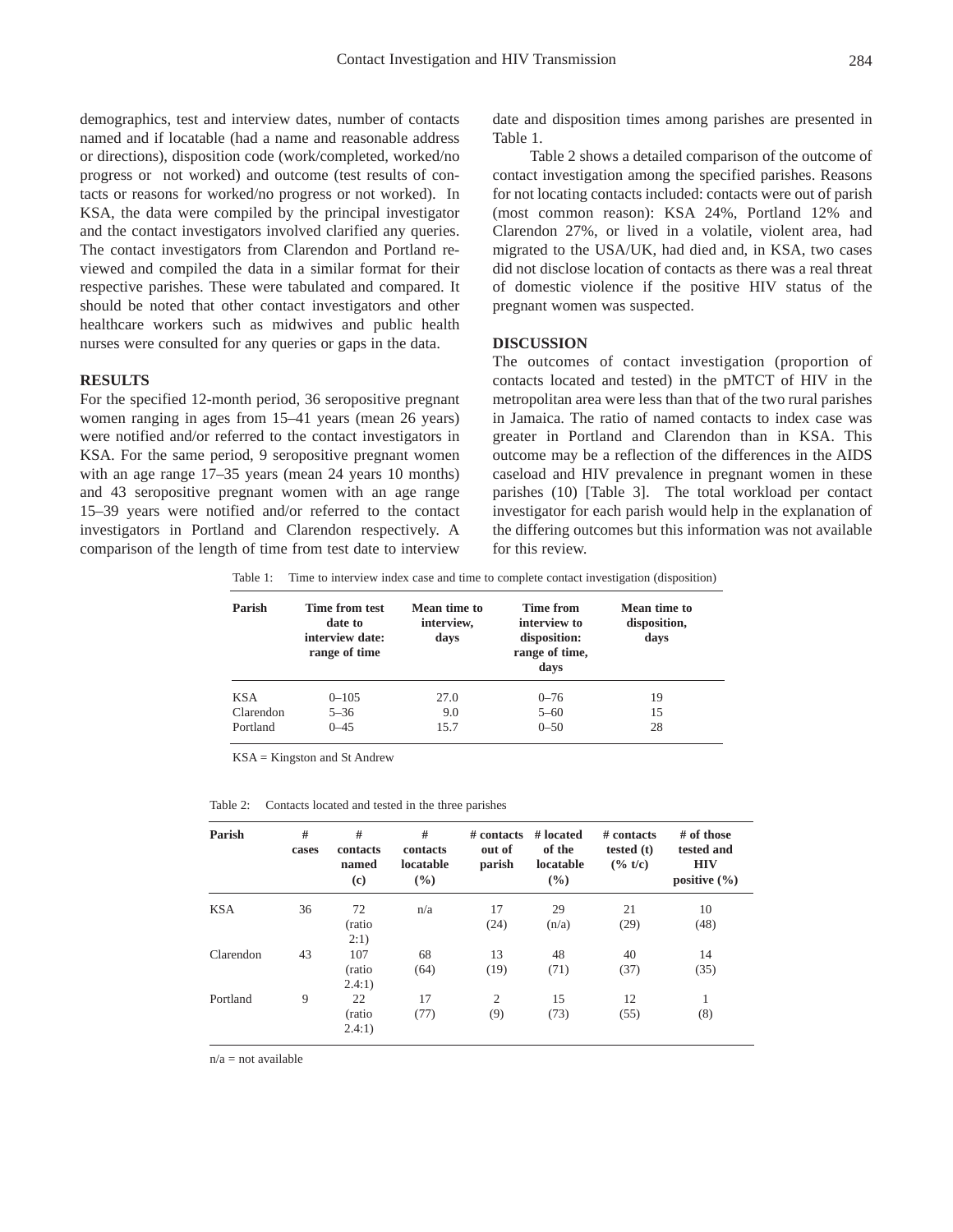| Table 3: Comparison of AIDS caseload and antenatal clinic HIV |  |  |  |  |
|---------------------------------------------------------------|--|--|--|--|
| seroprevalence among the specified parishes and Jamaica.      |  |  |  |  |

| Geographic<br>location | AIDS cases per<br>100 000 population | <b>HIV</b> seroprevalence rate<br>$(\frac{9}{6})$ in pregnant women |
|------------------------|--------------------------------------|---------------------------------------------------------------------|
| <b>KSA</b>             | 572.4                                | 1.73                                                                |
| Clarendon              | 138.4                                | Not determined                                                      |
| Portland               | 198.8                                | Not determined                                                      |
| Jamaica                | 354.2                                | 1.25                                                                |

This outcome may also be dependent on each contact investigator's skill in interview techniques including use of the direct interview approach as presented to all during their training.

The complexities of urban life often lead to less contacts and index cases (if no same day result testing) being locatable. For example, a home address given by a client often is manifested as a large tenement yard with many homes and sparse locatable information. To compound this, most persons especially in the urban areas were not willing to offer information to outsiders. The contact investigator also has to be prudent in obtaining information because of the risk of informants labelling the client as HIV-positive especially in communities where the contact investigator is known. In addition, contact tracing is sometimes deferred or suspended because of localized violence in some inner city communities. While Clarendon is considered rural, there are increasing settlements that approximate to the urban setting with similar complexities.

Proportionately, more contacts were from out of parish in the urban setting than the rural setting and thus impede the yield of contacts. The inter parish mobility especially during pregnancy was a reality that must be considered. Contact investigators referred the out of parish contacts to their colleagues in the respective parishes but determining the yield of this was beyond the scope of this report as the mechanism for monitoring this was no longer in place. However, if the contact was known to be pregnant, greater inter parish communication and effort among contact investigators was usually extended to locate and test her even if it meant using personal expenses.

Though most pregnant women would have been interviewed before their next antenatal clinic appointment, attention was given to the time from test to interview. This ranged from zero days (for same day result testing) to more than three months and with the pMTCT-HIV, this probably meant no or little time for antiretroviral medications for the mother before delivery as some of these mothers (especially in urban areas) presented to the antenatal clinic in the second or third trimester. The initial system of notifying the contact investigator of test results in KSA was revamped to a more efficient one when this undue delay was reported at the regular pMTCT programme meetings. The rural parishes were less likely to have same day result testing but their system of notifying the contact investigator seemed more efficient than

in the urban setting. Reliable rapid tests with same day results and access to a contact investigator would decrease valuable time on the field locating index cases which could be channeled into locating contacts and thus have a greater impact on controlling the epidemic. Prompt and ongoing communication between the other pMTCT team members and the contact investigators was a key factor in the success of contact investigation. An increase in the number of clients seeking early prenatal care would also facilitate the success of pMTCT services, including contact investigation.

The time to disposition of the case was greatest in Portland and it may have contributed to the higher proportion of contacts located. This could be a reflection of the caseload per contact investigator, less index cases, so more time to spend locating contacts. The terrain and transportation within parishes could affect the time to disposition of cases; the contact investigators in Portland would spend more time travelling to locate cases and/or contacts thus lengthening the disposition time for some cases.

The extent of the HIV epidemic in each parish impacted on the pMTCT programme. If the proportion of contacts that were tested and found to be HIV-positive was greater, then there were likely to be more pregnant women who became infected and were unaware of their HIV status. The magnitude of the problem was far greater in KSA and Clarendon than Portland and more effort and resources should be put into contact investigation and other control efforts there. Also the effort in reaching more HIV-positive contacts to enrol in the HIV treatment and care programme (pMTCT plus) must be intensified and should in fact have a positive impact on the future pMTCT programme – the more persons living with HIV/AIDs that are adherent to medications and positive prevention, the less the extent of MTCT of HIV. The extent of contact investigation in the pMTCT programme will impact on the overall HIV control programme. Parishes like Portland with a relatively low HIV prevalence must seize the opportunity to employ contact investigation as an important strategy to control the spread of HIV.

This study described the important role the contact investigator played in pMTCT programme. It highlighted the importance of monitoring all aspects of the pMTCT programme such as the accessibility and availability of rapid tests, the level of communication among the team, staffing, supervision, transportation and social vulnerabilities of clients. This small sample of three out of thirteen parishes provides a limited comparison and a more detailed evaluation of the contact investigation services could reveal more useful information to enhance the monitoring of the service, the pMTCT and overall HIV control programme.

## **REFERENCES**

1. Brathwaite A, Figueroa J, Hylton-Kong T, Dellabetta G, Behets F. Syphilis control and prevention in Jamaica, 1987 – 2001: A Success Story (Abstract) ISSTDR Congress Ottawa, Canada July 27–30, 2003 Book of Abstracts #0637 page 231.